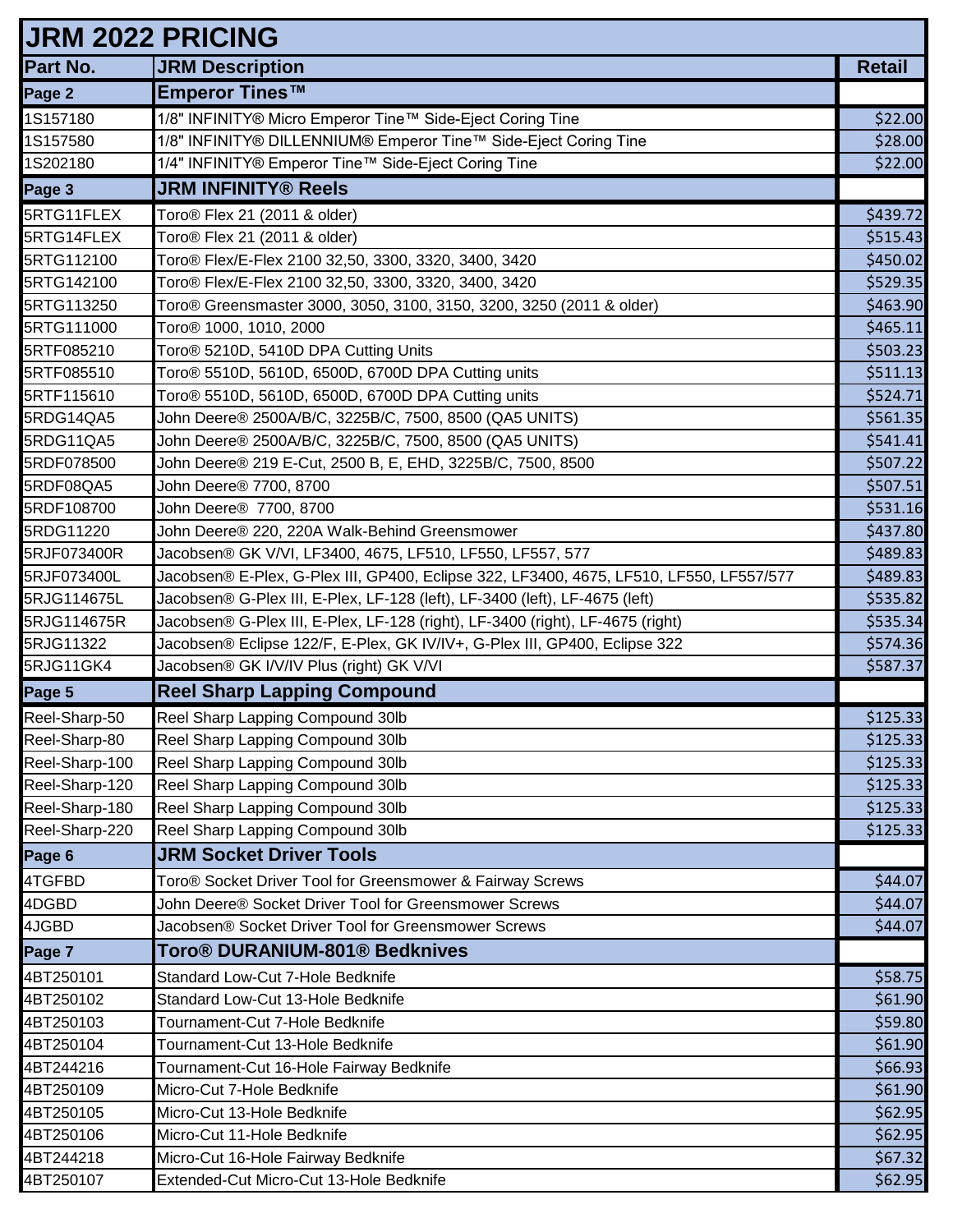| 4BT250110 |                                                                      |                               |
|-----------|----------------------------------------------------------------------|-------------------------------|
|           | Extended-Cut Micro-Cut 11-Hole Bedknife                              | \$61.90                       |
| 4BT250108 | Ultra-Cut 13-Hole Bedknife w/ Max Drag Clearance/Reduced Bruising    | \$69.70                       |
| 4TPB18    | Toro® Elite Super-Thin-Cut 11-Hole Bedknife                          | \$123.67                      |
| 4TPB22    | Toro <sup>®</sup> Elite Super-Thin-Cut 13-Hole Bedknife              | \$123.67                      |
| 4BT250221 | High-Cut 7-Hole Bedknife                                             | \$61.90                       |
| 4BT250222 | High-Cut 13-Hole Bedknife                                            | \$61.90                       |
| 4BT243201 | Low-Cut 8-Hole Fairway Bedknife                                      | \$68.59                       |
| 4BT238211 | Low-Cut 6-Hole Fairway Bedknife                                      | \$64.79                       |
| 4BT243202 | High-Cut 8-Hole Fairway Bedknife                                     | \$67.44                       |
| 4BT244217 | High-Cut 16-Hole Fairway Bedknife                                    | \$67.75                       |
| 4BT264203 | Standard 8-Hole Fairway Bedknife                                     | \$70.00                       |
| 4BT265204 | Standard 7-Hole Fairway Bedknife                                     | \$66.99                       |
| 4BT243210 | Extended-Cut Low-Cut 8-Hole Fairway Bedknife                         | \$65.29                       |
| 4BT264205 | Low-Cut 8-Hole Fairway Bedknife                                      | \$69.28                       |
| 4BT264209 | Extended-Cut Low-Cut 8-Hole Fairway Bedknife                         | \$66.99                       |
| 4BT244215 | Low-Cut 16-Hole Fairway Bedknife                                     | \$67.02                       |
| 4BT248206 | Standard 13-Hole Fairway Bedknife                                    | \$65.76                       |
| 4BT243207 | Heavy-Duty 8-Hole Fairway Bedknife                                   | \$67.79                       |
| 4BT248214 | Heavy-duty 16-Hole Fairway Bedknife                                  | \$68.02                       |
| 4BT220212 | Heavy-Duty 10-Hole Fairway Bedknife                                  | \$68.40                       |
| 4BT244213 | Low-Cut 10-Hole Fairway Bedknife                                     | \$65.97                       |
| 4STB050   | Toro® Fairway/Greensmower Bedknife Screws                            | \$17.01                       |
| 4STB100   | Toro® Fairway/Greensmower Bedknife Screws                            | \$33.88                       |
| 4TGFBD    | Toro® Socket Driver Tool for Greensmower & Fairway Screws            | \$44.07                       |
| Page 8    | Jacobsen® DURANIUM-801® Bedknives                                    |                               |
| 4BJ250102 | Standard Low-Cut 13-Hole Bedknife                                    | \$71.42                       |
| 4BJ250103 | Tournament-Cut 13-Hole Bedknife                                      | \$71.54                       |
| 4BJ250104 | Super-Tournament-Cut 13-Hole Bedknife                                |                               |
|           |                                                                      |                               |
| 4BJ250105 | Super-Tournament-Cut 11-Hole Bedknife                                | \$71.40<br>\$71.43            |
| 4BJ250106 | Super-Tournament-Cut 11-Hole Bedknife                                |                               |
| 4BJ250109 | Ultra-Cut 13-Hole Bedknife with Max. Drag Clearance/Reduced Bruising |                               |
| 4BJ250110 | Ultra-Cut 11-Hole Bedknife with Max. Drag Clearance/Reduced Bruising | \$71.38<br>\$71.51<br>\$71.34 |
| 4BJ250111 | Extended-Cut Super Tournament Cut 13-Hole Bedknife                   |                               |
| 4JPB18    | Jacobsen® Elite 11-Hole Super-Thin-Cut Bedknife                      | \$69.88<br>\$123.67           |
| 4JPB22    | Jacobsen® Elite 13-Hole Super-Thin-Cut Bedknife                      | \$123.67                      |
| 4BJ250221 | High-Cut 13-Hole Bedknife                                            | \$63.71                       |
| 4BJ250222 | High-Cut 11-Hole Bedknife                                            | \$65.12                       |
| 4BJ248201 | Standard 13-Hole Fairway Bedknife                                    | \$72.42                       |
| 4BJ248202 | Low-Cut 13-Hole Fairway Bedknife                                     | \$72.37                       |
| 4BJ248203 | Low-Cut 13-Hole Fairway Bedknife                                     | \$72.41                       |
| 4SJB050   | Jacobsen® Fairway/Greensmower Bedknife screws                        | \$17.01                       |
| 4SJB100   | Jacobsen® Fairway/Greensmower Bedknife screws                        |                               |
| 4JGBD     | Jacobsen® Socket Driver Tool for Greensmower screws                  |                               |
| Page 9    | John Deere® DURANIUM-801® Bedknives                                  | \$33.88<br>\$44.07            |
| 4BD250102 | Extended-Cut Standard Low-Cut 13-Hole Bedknife                       | \$62.96                       |
| 4BD248209 | Super-Extended-Cut Standard Low-Cut 15-Hole Bedknife                 | \$62.54                       |
| 4BD250103 | Extended-Cut Tournament-Cut 13-Hole Bedknife                         | \$62.88                       |
| 4BD250108 | Extended-Cut Tournament-Cut 11-Hole Bedknife                         | \$60.51                       |
| 4BD248210 | Extended-Cut Tournament-Cut 13-Hole Bedknife                         | \$63.02                       |
| 4BD250304 | Standard Super-Tournament-Cut 13-Hole Bedknife                       | \$62.62                       |
| 4BD250305 | Standard Super-Tournament-Cut 11-Hole Bedknife                       | \$60.51                       |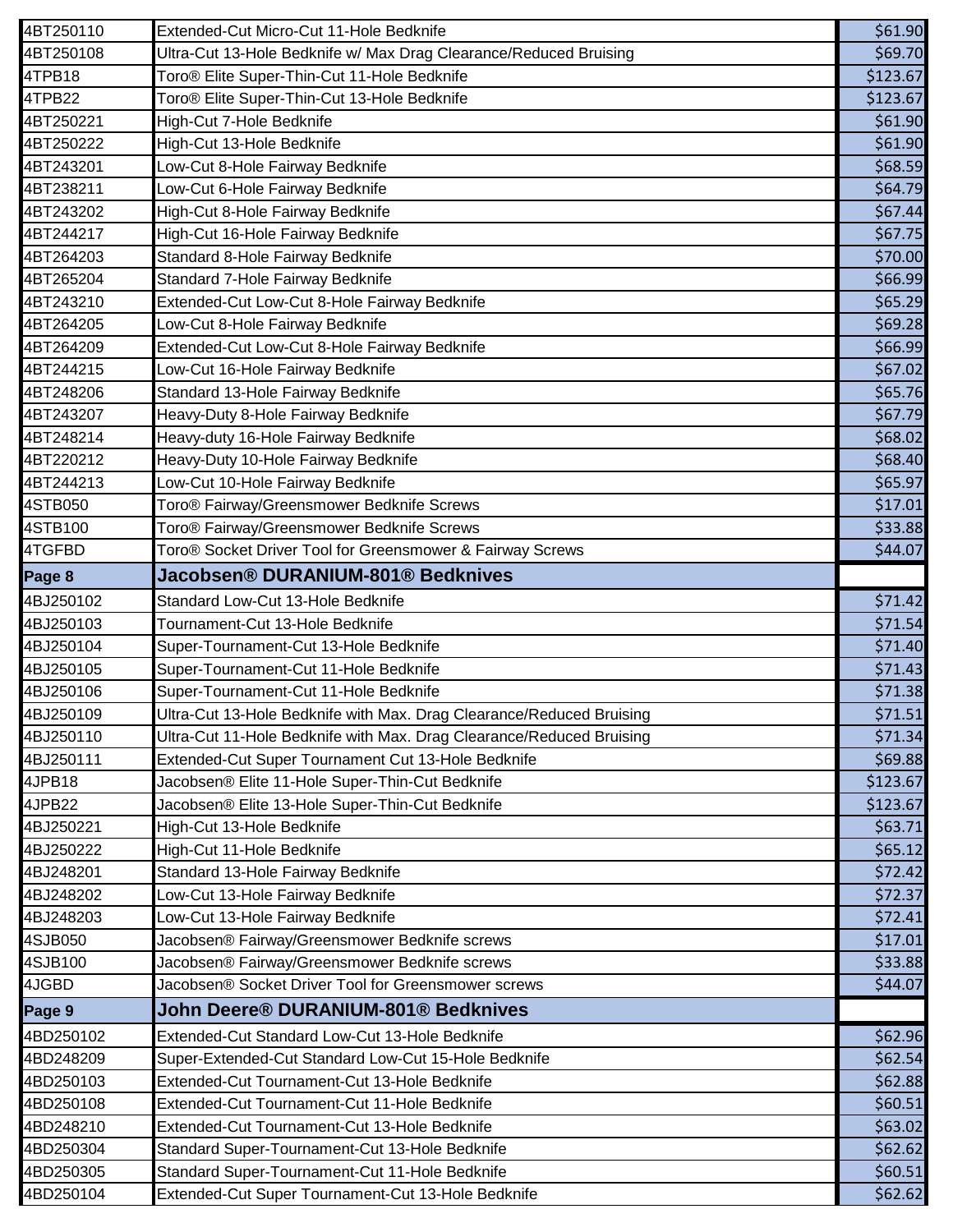| 4BD250105 | Extended-Cut Super Tournament-Cut 11-Hole Bedknife                                  | \$62.97  |
|-----------|-------------------------------------------------------------------------------------|----------|
| 4BD250114 | Super-Extended-Cut Super-Tournament-Cut 13-Hole Bedknife                            | \$62.62  |
| 4BD250115 | Super-Extended-Cut Super-Tournament-Cut 11-Hole Bedknife                            | \$60.51  |
| 4BD250109 | Extended-Cut Ultra-Cut 13-Hole Bedknife with Max. Drap Clearance/Reduced Bruising   | \$71.95  |
| 4BD250111 | Super Extended Ultra-Cut 13-Hole Bedknife with Max. Drap Clearance/Reduced Bruising | \$71.95  |
| 4BD250110 | Extended-Cut Ultra-Cut 11-Hole Bedknife with Max. Drap Clearance                    | \$71.95  |
| 4JDPB18   | John Deere DURANIUM-801 11-Hole Super-thin Cut Bedknife                             | \$123.67 |
| 4JDPB22   | John Deere DURANIUM-801 13-Hole Super-thin Cut Bedknife                             | \$123.67 |
| 4BD250221 | High-Cut 13-Hole Bedknife                                                           | \$58.77  |
| 4BD250222 | High-Cut/Fairway 11-Hole Bedknife                                                   | \$59.43  |
| 4BD273201 | Heavy-Duty 9-Hole Fairway Bedknife                                                  | \$66.77  |
| 4BD273202 | High-Cut 13-Hole Fairway Bedknife                                                   | \$65.63  |
| 4BD273205 | John Deere DURANIUM-801 13-Hole Extended-Cut Fairway Bedknife                       | \$67.68  |
| 4BD273203 | Standard-Cut 9-Hole Fairway Bedknife                                                | \$69.85  |
| 4BD273204 | Low-Cut 9-Hole Fairway Bedknife                                                     | \$66.54  |
| 4BD248208 | Low-Cut 15-Hole Fairway Bedknife                                                    | \$67.79  |
| 4BD273206 | Standard-Cut 10-Hole Fairway Bedknife                                               | \$67.75  |
| 4SDB050   | John Deere® Greensmower Bedknife Screws                                             | \$17.01  |
| 4SDB100   | John Deere® Greensmower Bedknife Screws                                             | \$33.88  |
| 4DGBD     | John Deere® Socket Driver Tool for Greensmower Screws                               | \$44.07  |
| 4SDF050   | John Deere® Fairway Bedknife Screws                                                 | \$17.01  |
| 4SDF100   | John Deere® Fairway Bedknife Screws                                                 | \$33.88  |
| 4SDN050   | John Deere® Lock Nuts for Bedknife Screws                                           | \$44.18  |
| Page 11   | <b>Bedknife Grinding Wheels</b>                                                     |          |
| 9GW600125 | Vulcan Grinding Wheel Parallel, Dressing stick included                             | \$519.58 |
| 9GW600135 | Vulcan Grinding Wheel Parallel, Dressing stick included                             | \$519.58 |
| 9GW600162 | Vulcan Grinding Wheel Parallel, Dressing stick included                             | \$519.58 |
| 9GW600235 | Vulcan Grinding Wheel Parallel, Dressing stick included                             | \$519.58 |
| 9GW500035 | Vulcan Grinding Wheel Taper, Dressing stick included                                | \$519.58 |
| 9GW500750 | Vulcan Grinding Wheel Taper, Dressing stick included                                | \$519.58 |
| 9GW211111 | Dressing Stick for Vulcan Grinding Wheelz                                           | \$15.97  |
| Page 12   | <b>Mower Blades</b>                                                                 |          |
| 91-593    | Progressive Pro-Flex 120/120R (Left Hand) (4 to a set)                              | \$30.85  |
| 94-122    | Progressive SDR-90 (4 for 90" decks), High-lift                                     | \$26.38  |
| 91-594    | Progressive                                                                         | \$27.99  |
| 94-124    | Progressive                                                                         | \$7.58   |
| 794-052   | Toro <sup>®</sup> 3500D/4000D/4500D/4700D                                           | \$26.25  |
| 94-049    | Toro <sup>®</sup> 3500D/4000D/4500D/4700D                                           | \$33.80  |
| 96-741    | Toro <sup>®</sup> 3500D/4000D/4500D/4700D                                           | \$27.60  |
| 94-045    | Toro <sup>®</sup> 4000D/4100D/4110D, 4300D                                          | \$31.08  |
| 96-708    | Toro <sup>®</sup> 4000D/4100D/4110D, 4300D                                          | \$32.28  |
| 94-043    | Toro <sup>®</sup> 455D, 4100D (7 to a set)                                          | \$30.78  |
| 96-701    | Toro <sup>®</sup> 455D, 4100D (7 to a set)                                          | \$38.50  |
| 94-075    | Toro <sup>®</sup> 4300-D                                                            | \$26.08  |
| 96-075    | Toro <sup>®</sup> 4300-D                                                            | \$24.68  |
| 94-074    | Toro <sup>®</sup> Groundsmaster 3280-D3320                                          | \$26.63  |
| 94-071    | Toro <sup>®</sup> Groundsmaster 3280-D3320                                          | \$23.33  |
| 94-079    | Toro® Groundsmaster 5900/5910                                                       | \$25.20  |
| 96-802    | Toro® Groundsmaster 5900/5910 (11 for 192" Cut)                                     | \$24.60  |
| 94-620    | Toro <sup>®</sup> Groundsmaster 580D (11 for 16' Cut)                               | \$39.95  |
| 94-029    | Toro <sup>®</sup> Groundsmaster 580D (11 for 16' Cut)                               | \$21.46  |
| 96-705    | Toro <sup>®</sup> 72" Cut, Recycler, Groundsmaster                                  | \$41.48  |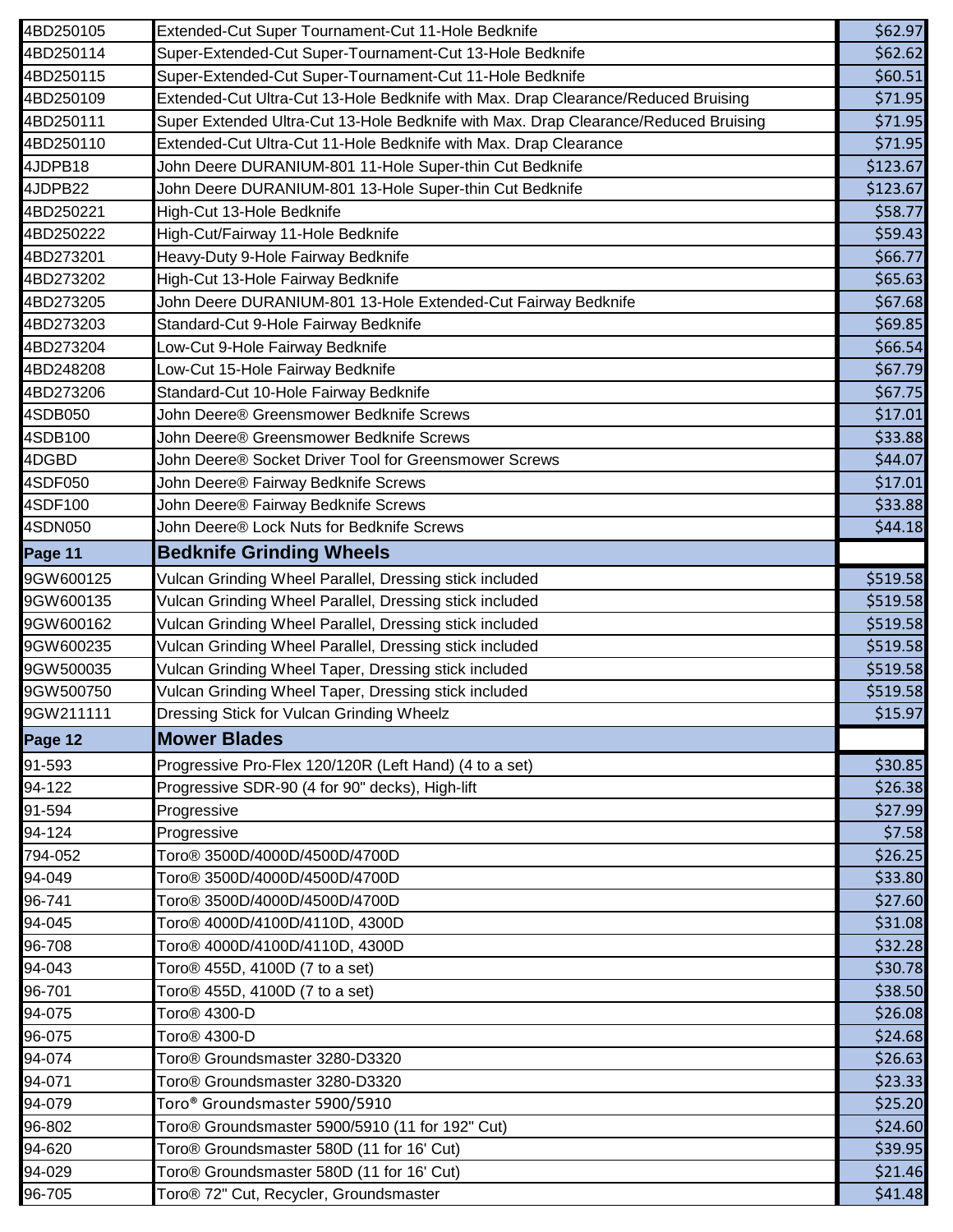| 94-040               | Toro <sup>®</sup> 72" Cut, Recycler, Groundsmaster               | \$31.20          |
|----------------------|------------------------------------------------------------------|------------------|
| 94-011               | Toro <sup>®</sup> 72" Cut heavy duty Left-hand                   | \$31.95          |
| 94-055               | Toro <sup>®</sup> (60" Cut) Turbo Force Deck                     | \$23.93          |
| 94-130               | Toro <sup>®</sup> (60" Cut) Turbo Force Deck (recycler decks)    | \$21.08          |
| 96-319               | Toro <sup>®</sup> (60" Cut) Turbo Force Deck                     | \$19.35          |
| 396-740              | Toro <sup>®</sup> (60" Cut) Turbo Force Deck                     | \$35.85          |
| 580820               | John Deere® 7400, JD 9009                                        | \$34.10          |
| 580823               | John Deere® 7400, JD 9009                                        | \$35.46          |
| 584621               | John Deere® 8800, 3245 Series                                    | \$21.53          |
| 96-811               | John Deere® 8800, 3245 Series                                    | \$35.86          |
| 91-078               | John Deere® all 60" Cut, High lift 7-Iron decks (JD 8800A)       | \$25.90          |
| 92-113               | John Deere® all 60" Cut, High lift 7-Iron decks (JD 8800A)       | \$31.53          |
| 396-730              | John Deere® all 60" Cut, High lift 7-Iron decks (JD 8800A)       | \$30.98          |
| 396-743              | John Deere® 1453 72" Cut, 7-Iron deck                            | \$27.65          |
| 92-114               | John Deere® 1453 72" Cut, 7-Iron deck                            | \$24.90          |
| 596-722              | John Deere® 1600 Wide Area Mower 3 for 62", High-lift            | \$24.00          |
| 92-120               | John Deere® 1600 Wide Area Mower 3 for 62", High-lift            | \$25.33          |
| 91-138               | John Deere® 54" Cut 7-iron deck, Z Track, signature series       | \$21.83          |
| 92-118               | John Deere® 54" Cut 7-iron deck, Z Track, signature series       | \$28.53          |
| 396-769              | John Deere® 54" Cut 7-iron deck, Z Track, signature series       | \$33.50          |
| 391-591              | Jacobsen® AR-5/522                                               | \$31.20          |
| 91-591               | Jacobsen® HR 9016 Turbo 11 for 60" Cut/Turfcat 3 for 60" Cut     | \$22.13          |
| 91-352               | Jacobsen® Bobcat (1-Hole) 3 for 72" Cut                          | \$35.23          |
| 93-025               | Jacobsen® Bobcat (1-Hole) 3 for 72" Cut                          | \$33.60          |
| 396-731              | Jacobsen® HR511 RH Cut (3 per deck)                              | \$50.00          |
| 91-364               | Jacobsen® HR511 LH Cut (4 per deck)                              | \$39.73          |
| 91-363               | Jacobsen® HR 5111 LH Cut (4 per deck)                            | \$35.78          |
| 96-696               | Jacobsen® HR 5111 RH Cut (3 per deck)                            | \$41.38          |
| 96-795               | Jacobsen® AR-5/522                                               | \$41.98          |
| 392-013              | Jacobsen® Turfcat (3 for 60" Cut) HR9016 Turbo                   | \$26.70          |
| 93-008               | Lastec 61" Cut 2261, 2661, 2861, 2961 and EF 100 Series          | \$23.70          |
| 91-308               | Lastec 61" Cut 2261, 2661, 2861, 2961 and EF 100 Series (91-596) | \$23.90          |
| 96-347               | Lastec 61" Cut 2261, 2661, 2861, 2961 and EF 100 Series          | \$25.33          |
| 396-727              | Lastec 61" Cut 2261, 2661, 2861, 2961 and EF 100 Series          | \$35.90          |
| 91-609               | Lastec 72" Cut                                                   | \$28.85          |
| Page 14              | DILLENNIUM® Graden® Cutting blade                                |                  |
| 4G031501             | 1/32" DILLENNIUM® Graden® blade                                  | \$28.83          |
| 4G060501             | 1/16" DILLENNIUM® Graden® blade                                  | \$29.54          |
| 4G072501             | 1/10" DILLENNIUM® Graden® blade                                  | \$29.54          |
| 4G125501             | 1/8" DILLENNIUM® Graden® blade                                   | \$29.54          |
| 4G8046501            | 1/32" DILLENNIUM® Graden® blade                                  | \$31.65          |
| 4G8079501            | 1/16" DILLENNIUM® Graden® blade                                  | \$36.25          |
| 4G8118501            | 1/10" DILLENNIUM® Graden® blade                                  | \$32.35          |
| 4G8125501            | 1/8" DILLENNIUM® Graden® blade                                   | \$36.25          |
| Page 14              | <b>Mataway/Star Cutting Blades</b>                               |                  |
|                      |                                                                  |                  |
| 4R031101<br>4R062101 | 1/32" Mataway blade                                              | \$3.64           |
|                      | 1/16" Mataway blade                                              | \$3.92           |
| 4R105101<br>4T041101 | 1/8" Mataway blade<br>1/32" Star Verti-Cut blade                 | \$4.89<br>\$5.05 |
|                      |                                                                  |                  |
| 4T041132<br>4J041401 | 1/32" Star Verti-Cut blade                                       | \$6.00           |
|                      | 1/32" Star Verti-Cut blade                                       | \$7.95           |
| 4D041401             | 1/20" Star Verti-Cut blade                                       | \$7.76           |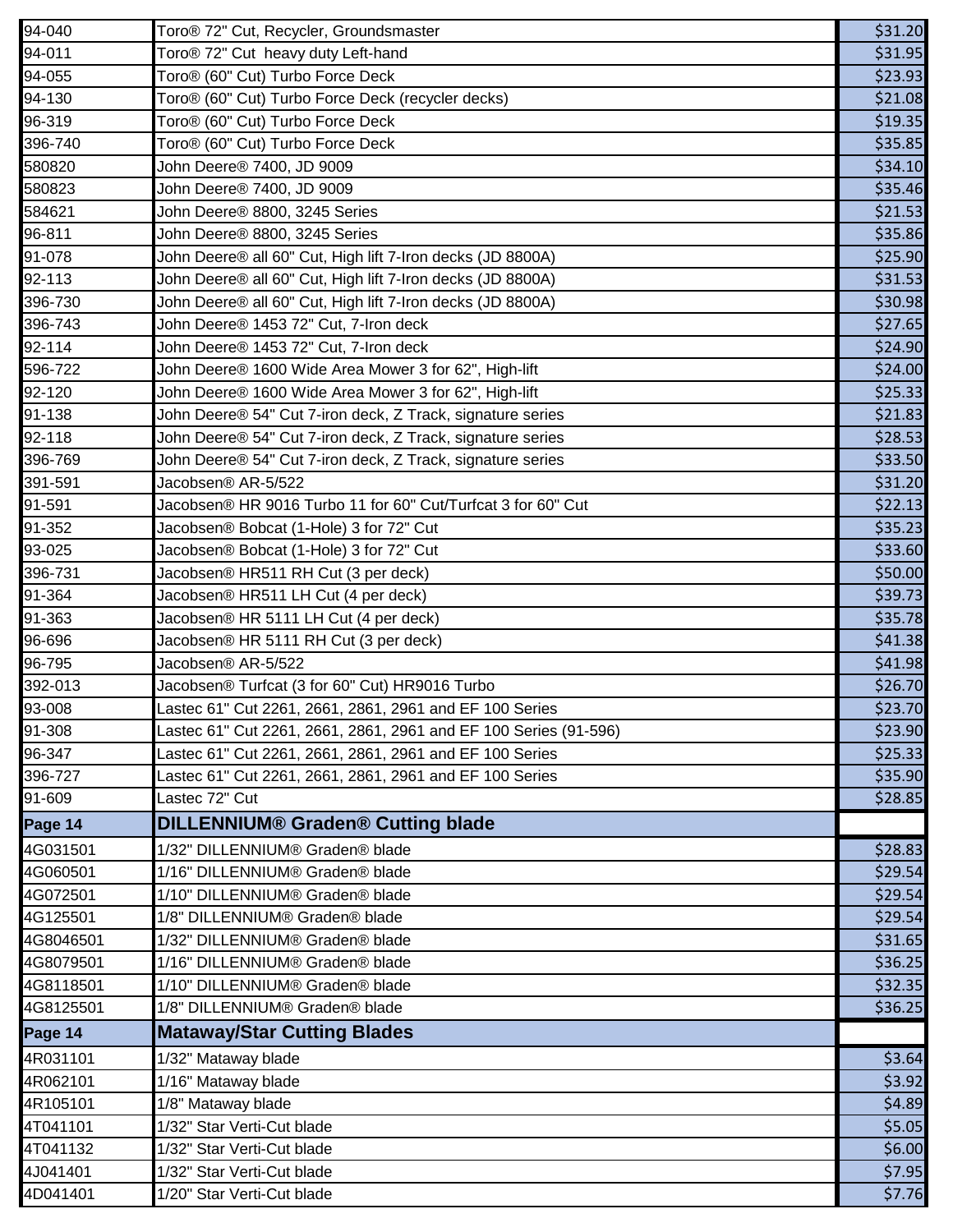| Page 14   | <b>DILLENNIUM® Vortex Verti® blades</b>              |          |
|-----------|------------------------------------------------------|----------|
| 4VD079501 | DILLENNIUM® Vortex Verti® blade                      | \$15.07  |
| 4VD047501 | DILLENNIUM® Vortex Verti® blade                      | \$16.20  |
| 4VJ079501 | DILLENNIUM® Vortex Verti® blade                      | \$15.07  |
| 4VJ047501 | DILLENNIUM® Vortex Verti® blade                      | \$16.20  |
| 4VT079501 | DILLENNIUM® Vortex Verti® blade                      | \$15.07  |
| 4VT047501 | DILLENNIUM® Vortex Verti® blade                      | \$16.20  |
| 4VT047502 | DILLENNIUM® Vortex Verti® blade                      | \$16.20  |
| Page 15   | <b>Spoon Tines</b>                                   |          |
| 1N100103  | JRM Closed Spoon 1" split, two-Hole mount            | \$7.94   |
| 1N750102  | JRM Closed Spoon 3/4" split, one-Hole mount          | \$7.94   |
| Page 15   | <b>Mounting Blocks</b>                               |          |
| 1B375102  | .375" Needle tine for Toro <sup>®</sup> ProCore 648  | \$157.73 |
| Page 15   | <b>Rake Prongs</b>                                   |          |
| 9T375100  | JRM Rake Prong 3.15" long (27 per set)               | \$3.45   |
| 9T375150  | JRM Rake Prong 2.65" long (27 per set)               | \$3.38   |
| 9T375175  | JRM Rake Prong 2.10" long (27 per set)               | \$3.45   |
| 9T375500  | JRM Circular Rake Prong 4" long (27 per set)         | \$7.51   |
| Page 21   | <b>John Deere Conventional Coring Tines</b>          |          |
| 1DS375101 | Premium 3/8" side-eject tine                         | \$9.04   |
| 1DS375504 | DILLENNIUM 3/8" Side Eject tine                      | \$18.65  |
| 1DS375501 | DILLENNIUM 3/8" Side Eject tine                      | \$20.64  |
| 1DS500504 | DILLENNIUM® 1/2" side-eject tine                     | \$18.65  |
| 1D500101  | Premium 1/2" top-eject tine                          | \$7.62   |
| 1DS500101 | Premium 1/2" side-eject tine                         | \$9.04   |
| 1D500501  | DILLENNIUM® 1/2" top-eject tine                      | \$18.65  |
| 1DS500501 | DILLENNIUM® 1/2" side-eject tine                     | \$20.64  |
| 1D500105  | Premium 1/2" top-eject tine                          | \$7.62   |
| 1DS500105 | Premium 1/2" side-eject tine                         | \$9.04   |
| 1DS500185 | 1/2" Premium INFINITY Coring tine                    | \$17.68  |
| 1DS500505 | DILLENNIUM® 1/2" side-eject tine                     | \$20.64  |
| 1DS500585 | 1/2" DILLENNIUM INFINITY Coring tine                 | \$28.29  |
| 1DS500552 | DILLENNIUM® 1/2" side-eject tine (w/ Heavy-Duty tip) | \$20.64  |
| 1DS500556 | DILLENNIUM® 1/2" side-eject tine (w/ Heavy-Duty tip) | \$20.64  |
| 1DS625503 | DILLENNIUM® 5/8" side-eject tine                     | \$18.65  |
| 1D625104  | Premium 5/8" top-eject tine                          | \$6.85   |
| 1D625504  | DILLENNIUM® 5/8" top-eject tine                      | \$16.50  |
| 1DS625504 | DILLENNIUM® 5/8" side-eject tine                     | \$18.65  |
| 1D625101  | Premium 5/8" top-eject tine                          | \$7.62   |
| 1DS625101 | Premium 5/8" side-eject tine                         | \$9.04   |
| 1DS625181 | 5/8" Premium INFINITY Coring tine                    | \$17.68  |
| 1D625501  | DILLENNIUM® 5/8" top-eject tine                      | \$18.65  |
| 1DS625501 | DILLENNIUM® 5/8" side-eject tine                     | \$20.64  |
| 1DS625581 | 5/8" DILLENNIUM INFINITY Coring tine                 | \$28.29  |
| 1D625105  | Premium 5/8" top-eject tine                          | \$7.62   |
| 1DS625105 | Premium 5/8" side-eject tine                         | \$9.04   |
| 1DS625185 | 5/8" Premium INFINITY Coring tine                    | \$17.68  |
| 1D625505  | DILLENNIUM® 5/8" top-eject tine                      | \$18.65  |
| 1DS625505 | DILLENNIUM® 5/8" side-eject tine                     | \$20.64  |
| 1DS625585 | 5/8" DILLENNIUM INFINITY Coring tine                 | \$28.29  |
| 1D750101  | Premium 3/4" top-eject tine                          | \$7.86   |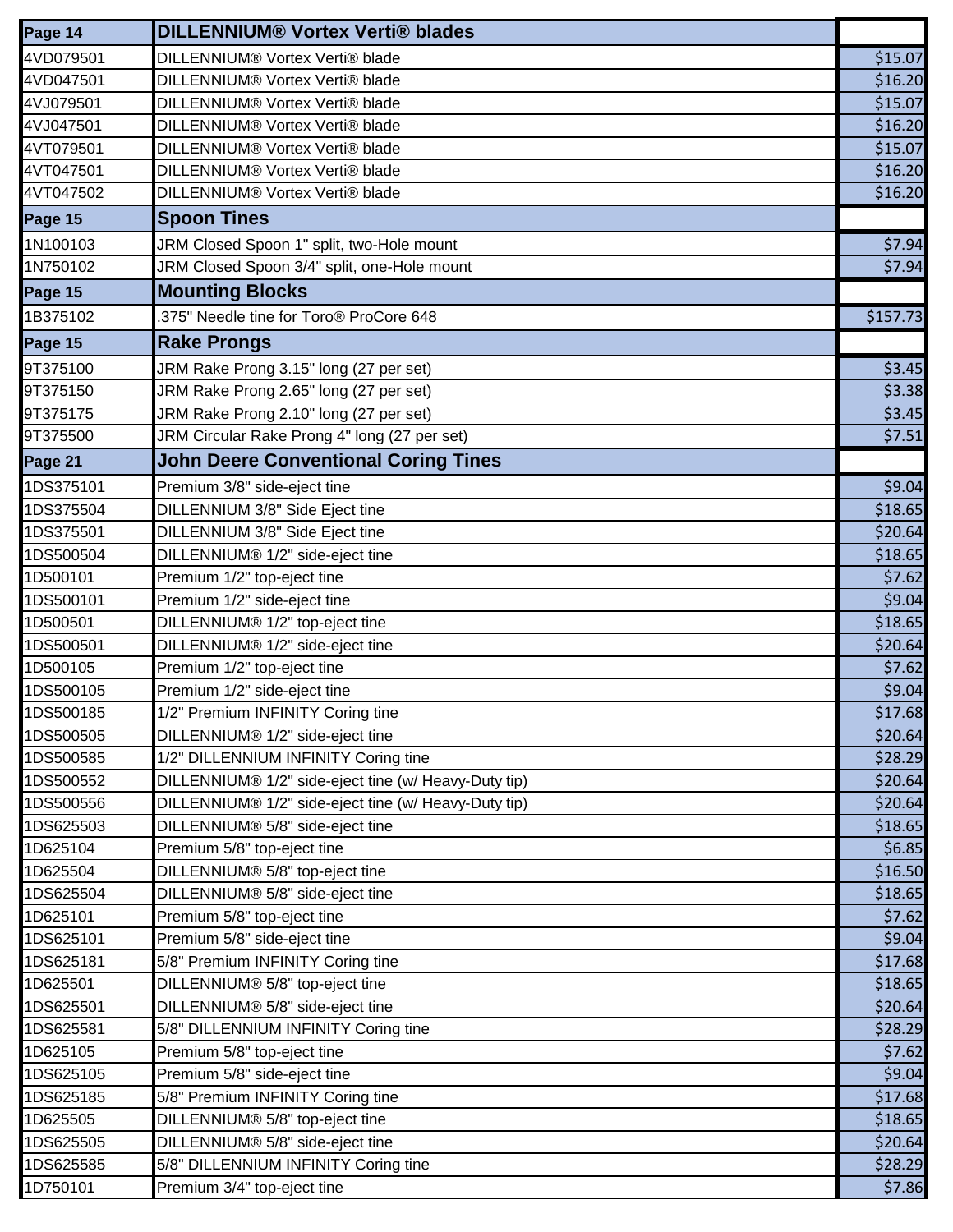| 1DS750101 | Premium 3/4" side-eject tine                          | \$9.31  |
|-----------|-------------------------------------------------------|---------|
| 1DS750501 | DILLENNIUM® 3/4" side-eject tine                      | \$22.24 |
| Page 21   | <b>Economy tines</b>                                  |         |
| 1E375101  | 3/8" JRM Economy Tine                                 | \$4.66  |
| 1E500104  | 1/2" JRM Economy Tine                                 | \$4.75  |
| 1E625104  | 5/8" JRM Economy Tine                                 | \$4.81  |
| 1ES750101 | 3/4" JRM Economy Side-eject rolled Tine               | \$7.86  |
| 1ES875102 | 7/8" JRM Economy Side-eject rolled Tine               | \$7.86  |
| Page 22   | <b>Core Profiler</b>                                  |         |
| 1CP250102 | JRM Core Profiler Key Chain                           | \$14.15 |
| Page 23   | <b>Toro<sup>®</sup> Conventional Coring Tines</b>     |         |
| 1TS375501 | DILLENNIUM® 3/8" side-eject tine                      | \$18.65 |
| 1TS375581 | 3/8" DILLENNIUM INFINITY Coring tine                  | \$27.06 |
| 1TS500501 | DILLENNIUM® 1/2" side-eject tine                      | \$18.65 |
| 1T500102  | Premium 1/2" top-eject tine                           | \$7.62  |
| 1TS500102 | Premium 1/2" side-eject tine                          | \$9.04  |
| 1T500502  | DILLENNIUM® 1/2" top-eject tine                       | \$18.65 |
| 1TS500502 | DILLENNIUM® 1/2" side-eject tine                      | \$20.64 |
| 1T500105  | Premium 1/2" top-eject tine                           | \$7.62  |
| 1TS500105 | Premium 1/2" side-eject tine                          | \$9.04  |
| 1TS500505 | DILLENNIUM® 1/2" side-eject tine                      | \$20.64 |
| 1TS500552 | DILLENNIUM® 1/2" side-eject tine (w/ Heavy-Duty tip)  | \$20.64 |
| 1TS500556 | DILLENNIUM® 1/2" side-eject tine (w/ Heavy-Duty tip)  | \$20.64 |
| 1T625101  | Premium 5/8" top-eject tine                           | \$6.85  |
| 1T625501  | DILLENNIUM® 5/8" top-eject tine                       | \$16.50 |
| 1TS625501 | DILLENNIUM® 5/8" side-eject tine                      | \$18.65 |
| 1T625102  | Premium 5/8" top-eject tine                           | \$7.62  |
| 1TS625102 | Premium 5/8" side-eject tine                          | \$9.04  |
| 1T625502  | DILLENNIUM® 5/8" top-eject tine                       | \$18.65 |
| 1TS625502 | DILLENNIUM® 5/8" side-eject tine                      | \$20.64 |
| 1T625105  | Premium 5/8" top-eject tine                           | \$7.62  |
| 1TS625105 | Premium 5/8" side-eject tine                          | \$9.04  |
| 1T625505  | DILLENNIUM® 5/8" top-eject tine                       | \$18.65 |
| 1TS625505 | DILLENNIUM® 5/8" side-eject tine                      | \$20.64 |
| 1TS625106 | Premium 5/8" side-eject tine                          | \$8.72  |
| 1TS625506 | DILLENNIUM® 5/8" side-eject tine                      | \$21.30 |
| 1T750501  | DILLENNIUM® 3/4" top-eject tine                       | \$18.49 |
| 1TS750501 | DILLENNIUM® 3/4" side-eject tine                      | \$20.64 |
| 1TS750102 | Premium 3/4" side-eject tine                          | \$9.31  |
| 1TS750502 | DILLENNIUM® 5/8" side-eject tine                      | \$22.24 |
| Page 24   | <b>Standard/SuperQuad Tines</b>                       |         |
| 1QT250101 | Premium 1/4" Quad tine (with Toro <sup>®</sup> shank) | \$7.10  |
| 1QT250501 | DILLENNIUM® 1/4" Quad tine (with Toro® shank)         | \$13.95 |
| 1Q250105  | Premium 1/4" Quad tine                                | \$8.49  |
| 1QT250105 | Premium 1/4" Quad tine (with Toro <sup>®</sup> shank) | \$8.49  |
| 1Q250505  | DILLENNIUM® 1/4" Quad tine                            | \$15.88 |
| 1QT250505 | DILLENNIUM® 1/4" Quad tine (with Toro® shank)         | \$15.88 |
| 1Q250103  | Premium 1/4" Quad tine                                | \$8.95  |
| 1QT250103 | Premium 1/4" Quad tine (with Toro® shank)             | \$8.95  |
| 1QT250183 | INFINITY Premium 1/4" Quad tine (with Toro® shank)    | \$16.86 |
| 1Q250503  | DILLENNIUM® 1/4" Quad tine                            | \$17.72 |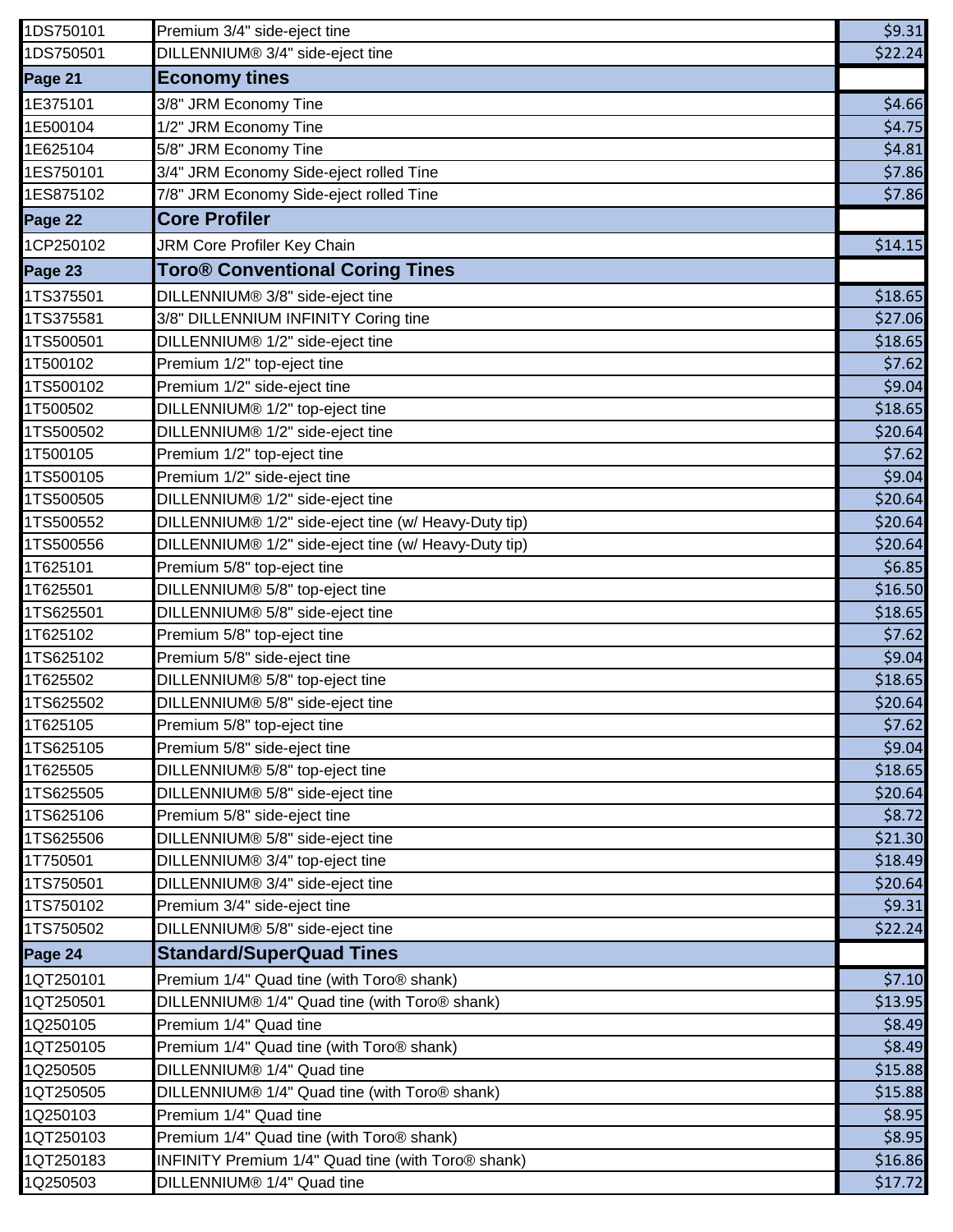| 1QT250503 | DILLENNIUM® 1/4" Quad tine (with Toro® shank)                  | \$17.72 |
|-----------|----------------------------------------------------------------|---------|
| 1QT250583 | INFINITY DILLENNIUM® 1/4" Quad tine (with Toro® shank)         | \$25.16 |
| 1QT250109 | Premium 1/4" Quad tine (with Toro <sup>®</sup> shank)          | \$9.14  |
| 1QT250509 | DILLENNIUM® 1/4" Quad tine (with Toro® shank)                  | \$18.43 |
| 1Q250106  | Premium 1/4" Quad tine                                         | \$8.51  |
| 1QT375100 | Premium 3/8" Quad tine (with Toro <sup>®</sup> shank)          | \$9.44  |
| 1QT375500 | DILLENNIUM® 3/8" Quad tine (with Toro® shank)                  | \$14.66 |
| 1Q375105  | Premium 3/8" Quad tine                                         | \$11.36 |
| 1QT375105 | Premium 3/8" Quad tine (with Toro <sup>®</sup> shank)          | \$10.63 |
| 1Q375505  | DILLENNIUM® 3/8" Quad tine                                     | \$16.85 |
| 1Q375585  | INFINITY DILLENNIUM® 3/8" Quad tine                            | \$25.23 |
| 1QT375505 | DILLENNIUM® 3/8" Quad tine (with Toro® shank)                  | \$16.53 |
| 1Q375111  | Premium 3/8" Quad tine                                         | \$11.81 |
| 1QT375111 | Premium 3/8" Quad tine (with Toro® shank)                      | \$11.26 |
| 1QT375181 | INFINITY Premium 3/8" Quad tine (with Toro® shank)             | \$16.94 |
| 1Q375511  | DILLENNIUM® 3/8" Quad tine                                     | \$17.81 |
| 1QT375511 | DILLENNIUM® 3/8" Quad tine (with Toro® shank)                  | \$17.81 |
| 1QT375581 | INFINITY DILLENNIUM® 3/8" Quad tine (with Toro® shank)         | \$25.23 |
| 1QT375113 | Premium 3/8" Quad tine (with Toro <sup>®</sup> shank)          | \$13.93 |
| 1QT375513 | DILLENNIUM® 3/8" Quad tine (with Toro® shank)                  | \$17.94 |
| 1Q375102  | Premium 3/8" Quad tine                                         | \$10.93 |
| 1Q375104  | Premium 3/8" Quad tine                                         | \$11.36 |
| Page 25   | Magnum Lite™/Magnum Quad™ Tines                                |         |
| 1Q500101  | Premium 1/2" Magnum Quad™ Tine                                 | \$12.22 |
| 1QT500101 | Premium 1/2" Magnum Quad™ Tine (with Toro® shank)              | \$11.76 |
| 1Q500501  | DILLENNIUM® 1/2" Magnum Quad™ Tine                             | \$17.09 |
| 1QT500501 | DILLENNIUM® 1/2" Magnum Quad™ Tine (with Toro® shank)          | \$17.09 |
| 1Q500103  | Premium 1/2" Magnum Quad™ Tine                                 | \$12.62 |
| 1QT500103 | Premium 1/2" Magnum Quad™ Tine (with Toro® shank)              | \$12.16 |
| 1QT500183 | INFINITY Premium 1/2" Magnum Quad™ Tine (with Toro® shank)     | \$19.82 |
| 1Q500503  | DILLENNIUM® 1/2" Magnum Quad™ Tine                             | \$18.06 |
| 1QT500503 | DILLENNIUM® 1/2" Magnum Quad™ Tine (with Toro® shank)          | \$18.06 |
| 1QT500583 | INFINITY DILLENNIUM® 1/2" Magnum Quad™ Tine (with Toro® shank) | \$25.85 |
| 1QT500112 | Premium 1/2" Magnum Quad™ Tine (with Toro® shank)              | \$12.62 |
| 1QT500512 | DILLENNIUM® 1/2" Magnum Quad™ Tine (with Toro® shank)          | \$18.30 |
| 1Q500102  | Premium 1/2" Magnum Quad™ Tine                                 | \$12.22 |
| 1Q500502  | DILLENNIUM® 1/2" Magnum Quad™ Tine                             | \$17.09 |
| 1Q500111  | Premium 1/2" Magnum Quad™ Tine                                 | \$12.62 |
| 1Q500511  | DILLENNIUM® 1/2" Magnum Quad™ Tine                             | \$17.62 |
| Page 25   | Magnum Quad Plus™ Tines                                        |         |
| 1QT575103 | Premium Magnum Quad Plus™ Tine (with Toro® shank)              | \$12.16 |
| 1QT575503 | DILLENNIUM® Magnum Quad Plus™ Tine (with Toro® shank)          | \$17.62 |
| 1QT575108 | Premium Magnum Quad Plus™ Tine (with Toro® shank)              | \$12.40 |
| 1QT575508 | DILLENNIUM® Magnum Quad Plus™ Tine (with Toro® shank)          | \$17.88 |
| 1QT575104 | Premium Magnum Quad Plus™ Tine (with Toro® shank)              | \$13.08 |
| 1QT575504 | DILLENNIUM® Magnum Quad Plus™ Tine (with Toro® shank)          | \$18.50 |
| 1Q575107  | Premium Magnum Quad Plus™ Tine                                 | \$12.88 |
| 1Q575507  | DILLENNIUM® Magnum Quad Plus™ Tine                             | \$17.88 |
|           |                                                                |         |
| 1QT625103 | Premium Magnum Quad Plus™ Tine (with Toro® shank)              | \$12.33 |
| 1QT625503 | DILLENNIUM® Magnum Quad Plus™ Tine (with Toro® shank)          | \$18.53 |
| 1QT625104 | Premium Magnum Quad Plus™ Tine (with Toro® shank)              | \$12.33 |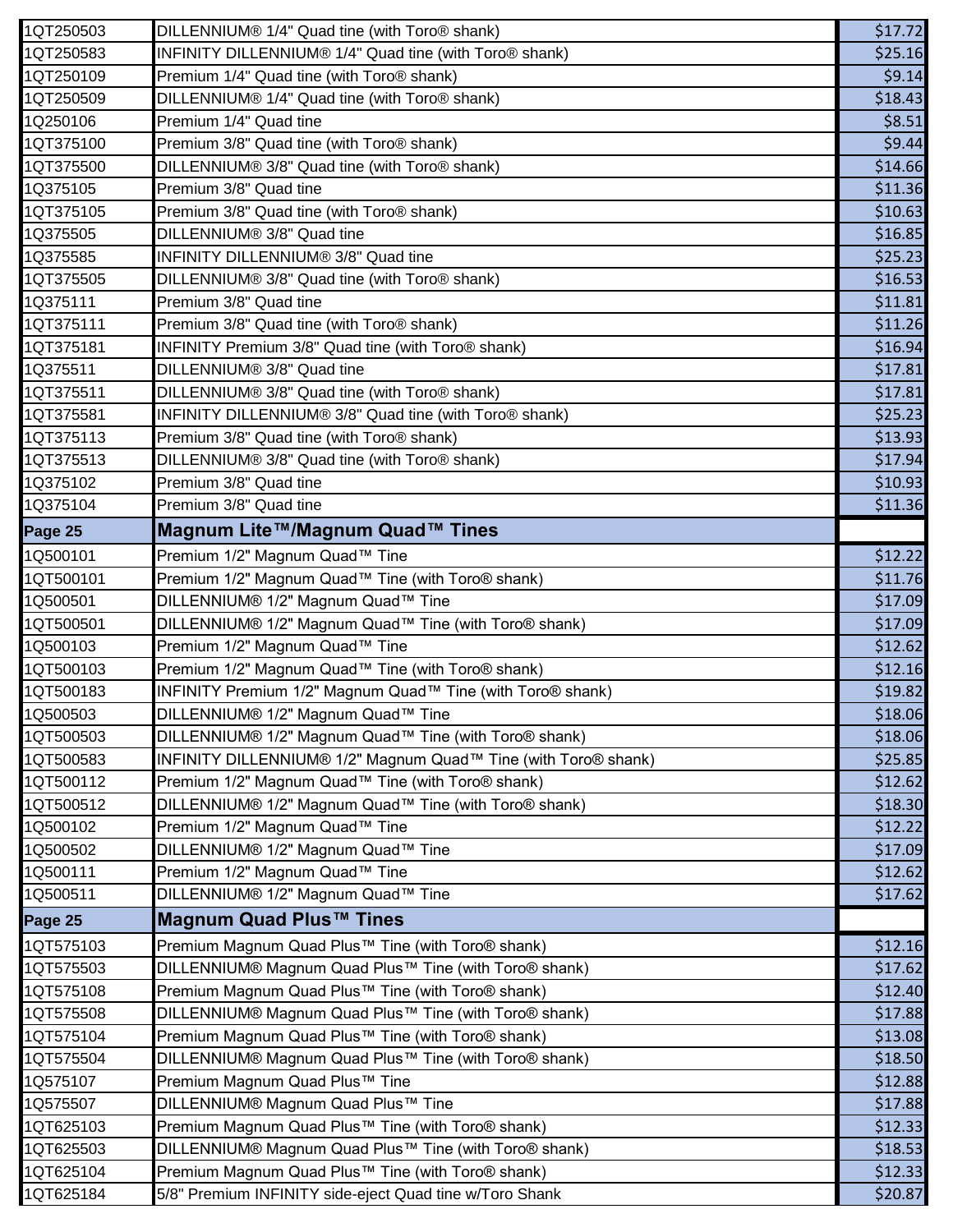| 1QT625504 | DILLENNIUM® Magnum Quad Plus™ Tine (with Toro® shank)                 | \$18.53 |
|-----------|-----------------------------------------------------------------------|---------|
| 1QT625584 | 5/8" DILLENNIUM INFINITY side-eject Quad tine w/Toro Shank            | \$29.34 |
| 1QT625105 | Premium Magnum Quad Plus™ Tine (with Toro® shank)                     | \$12.33 |
| 1QT625185 | INFINITY Premium Magnum Quad Plus™ Tine (with Toro® shank)            | \$20.87 |
| 1QT625505 | DILLENNIUM® Magnum Quad Plus™ Tine (with Toro® shank)                 | \$18.53 |
| 1QT625585 | <b>INFINITY DILLENNIUM® Magnum Quad Plus™ Tine (with Toro® shank)</b> | \$29.34 |
| 1Q625101  | Premium Magnum Quad Plus™ Tine                                        | \$12.69 |
| 1Q625501  | DILLENNIUM® Magnum Quad Plus™ Tine                                    | \$18.77 |
| 1Q625102  | Premium Magnum Quad Plus™ Tine                                        | \$13.27 |
| 1Q625502  | DILLENNIUM® Magnum Quad Plus™ Tine                                    | \$18.77 |
| Page 27   | <b>Conventional Solid Tines</b>                                       |         |
| 2A625101  | Solid 5/8" Aerivator Tine                                             | \$6.09  |
| 2DT200104 | .200" Needle tine for Toro® ProCore 648                               | \$4.01  |
| 2DT250104 | .250" Needle tine for Toro® ProCore 648                               | \$4.08  |
| 2T200101  | Solid 3/16" hook tine                                                 | \$5.27  |
| 2T312101  | Solid 5/16" hook tine                                                 | \$5.58  |
| 2T125103  | Solid 1/8" tine                                                       | \$6.17  |
| 2T125183  | <b>INFINITY Solid 1/8" tine</b>                                       | \$11.74 |
| 2T125105  | Solid 1/8" tine                                                       | \$6.33  |
| 2T125104  | Solid 1/8" tine                                                       | \$6.48  |
| 2T125184  | <b>INFINITY Solid 1/8" tine</b>                                       | \$13.80 |
| 2R125103  | Solid 1/8" tine                                                       | \$6.17  |
| 2T250105  | Solid 1/4" tine                                                       | \$6.55  |
| 2T250106  | Solid 1/4" tine                                                       | \$6.71  |
| 2T250186  | <b>INFINITY Solid 1/4" tine</b>                                       | \$12.77 |
| 2T250107  | Solid 1/4" tine                                                       | \$6.64  |
| 2T250187  | <b>INFINITY Solid 1/4" tine</b>                                       | \$12.62 |
| 2T250109  | Solid 1/4" tine                                                       | \$7.09  |
| 2T250189  | 1/4" INFINITY® Premium Solid Tine                                     | \$13.49 |
| 2R250105  | Solid 1/4" tine                                                       | \$7.48  |
| 2T250104  | Solid 1/4" tine                                                       | \$7.23  |
| 2R250106  | Solid 1/4" tine                                                       | \$7.56  |
| 2R250186  | INFINITY Solid 1/4" tine                                              | \$14.46 |
| 2T250108  | Solid 1/4" tine                                                       | \$8.66  |
| 2T250188  | <b>INFINITY Solid 1/4" tine</b>                                       | \$16.61 |
| 2D375104  | Solid 3/8" tine                                                       | \$6.64  |
| 2D375184  | INFINITY Solid 3/8" tine                                              | \$12.62 |
| 2D375106  | Solid 3/8" tine                                                       | \$7.23  |
| 2D375186  | INFINITY Solid 3/8" tine                                              | \$13.80 |
| 2D375107  | Solid 3/8" tine                                                       | \$7.39  |
| 2D375105  | Solid 3/8" tine                                                       | \$7.06  |
| 2T375102  | Solid 3/8" tine                                                       | \$7.39  |
| 2T375103  | Solid 3/8" tine                                                       | \$7.49  |
| 2T375183  | INFINITY Solid 3/8" tine                                              | \$14.30 |
| 2T375107  | Solid 3/8" tine                                                       | \$8.28  |
| 2T500103  | Solid 1/2" tine x 3/8" mount x 6" length                              | \$7.83  |
| 2T500183  | INFINITY Solid 1/2" tine x 3/8" mount x 6" length                     | \$14.98 |
| 2T500102  | Solid 1/2" tine                                                       | \$7.47  |
| 2T500182  | INFINITY Solid 1/2" tine                                              | \$14.25 |
| 2T500104  | Solid 1/2" tine x 3/4" mount x 7" length                              | \$8.28  |
| 2T500184  | INFINITY Solid 1/2" tine x 3/4" mount x 7" length                     | \$15.87 |
| 2T625104  | Solid 5/8" tine                                                       | \$7.53  |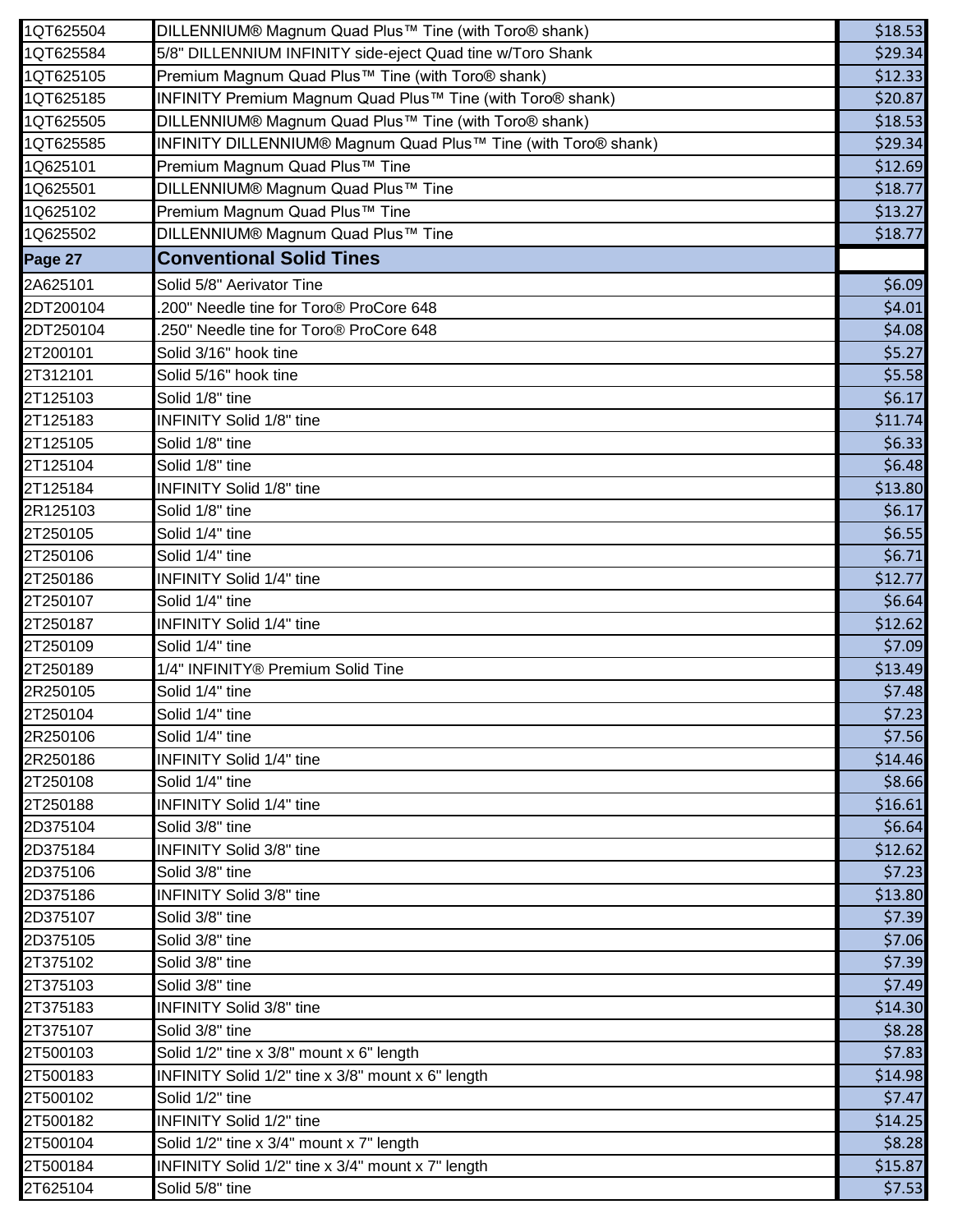| 2T625184               | <b>INFINITY Solid 5/8" tine</b>                                                        | \$14.39            |
|------------------------|----------------------------------------------------------------------------------------|--------------------|
| 2T625102               | Solid 5/8" tine                                                                        | \$7.47             |
| 2D625102               | Solid 5/8" tine                                                                        | \$7.91             |
| 2D625182               | <b>INFINITY Solid 5/8" tine</b>                                                        | \$15.13            |
| 2T750102               | Solid 3/4" tine                                                                        | \$7.60             |
| 2D750102               | Solid 3/4" tine                                                                        | \$7.77             |
| 2D750182               | INFINITY Solid 3/4" tine                                                               | \$14.83            |
| 2T750104               | Solid 3/4" tine                                                                        | \$10.22            |
| 2T750103               | Solid 3/4" tine                                                                        | \$13.70            |
| 2T875102               | Solid 7/8" tine                                                                        | \$11.75            |
| 2T875103               | Solid 7/8" tine                                                                        | \$16.20            |
| Page 28                | <b>Bayonet™ Tines</b>                                                                  |                    |
| 2BT625101              | Premium 5/8" Bayonet™ Tines (with Toro® shank)                                         | \$15.48            |
| 2B750127               | Premium 3/4" Bayonet™ Tines                                                            | \$18.84            |
| 2B750827               | INFINITY Premium 3/4" Bayonet™ Tines                                                   | \$35.31            |
| 2B750137               | Premium 3/4" Bayonet™ Tines                                                            | \$18.71            |
| 2BT750137              | Premium 3/4" Bayonet™ Tines (with Toro® shank)                                         | \$18.71            |
| 2BT750837              | INFINITY Premium 3/4" Bayonet™ Tines (with Toro® shank)                                | \$35.18            |
| 2B750145               | Premium 3/4" Bayonet™ Tines                                                            | \$23.31            |
| 2WB750146              | Premium 3/4" Bayonet™ Tines for Wiedenmann                                             | \$23.31            |
| 2B750157               | Premium 3/4" Bayonet™ Tines                                                            | \$29.57            |
| 2B750113               | Premium 3/4" Bayonet™ Tines                                                            | \$15.48            |
| 2B750813               | INFINITY Premium 3/4" Bayonet™ Tines                                                   | \$35.18            |
| 2B750138               | Premium 3/4" Bayonet™ Tines                                                            | \$18.71            |
| 2B750123               | Premium 3/4" Bayonet™ Tines                                                            | \$18.84            |
| 2B750823               | INFINITY Premium 3/4" Bayonet™ Tines                                                   | \$35.31            |
| Page 28                | <b>CROSSTINES®/SuperCross™ Tines</b>                                                   |                    |
| 2X375100               | Premium CROSSTINE® 3/8" rib                                                            | \$13.24            |
| 2X500109               | Premium CROSSTINE® 1/2" rib                                                            | \$12.46            |
| 2X500509               | DILLENNIUM® CROSSTINE® 1/2" rib                                                        | \$19.08            |
| 2X500108               | Premium CROSSTINE® 1/2" rib                                                            | \$12.46            |
| 2X500508               | DILLENNIUM® CROSSTINE® 1/2" rib                                                        | \$19.08            |
| 2X750102               | Premium SuperCross™ with 3/4" rib                                                      | \$18.87            |
| 2X750101               | Premium SuperCross™ with 3/4" rib                                                      | \$18.87            |
| Page 29                | <b>Greenbay Tines</b>                                                                  |                    |
| 1RG812102              | Premium side-eject Greenbay Tine 13/16"                                                | \$14.98            |
| 1RG812502              | DILLENNIUM® side-eject Greenbay Tine 13/16"                                            | \$24.18            |
| 1RG875102              | Premium side-eject Greenbay Tine 7/8"                                                  | \$14.83            |
| 1RG875502              | DILLENNIUM® side-eject Greenbay Tine 7/8"                                              | \$26.10            |
| 1RS875105              | Premium side-eject Greenbay Tine 7/8"                                                  | \$21.16            |
| 1RS875505              | DILLENNIUM side-eject Greenbay tine 7/8"                                               | \$33.81            |
| 1RS875102              | Premium side-eject Greenbay Tine 7/8"                                                  | \$14.98            |
| 1RS875502              | DILLENNIUM side-eject Greenbay tine 7/8"                                               | \$26.89            |
| 1RS875104              | Heavy Duty Premium Side Eject GreenBay tine 7/8"                                       | \$21.16            |
| 1RS875504              | DILLENNIUM side-eject Greenbay tine 7/8"                                               | \$33.81            |
|                        | <b>Fairway Side-Eject Tines</b>                                                        |                    |
| Page 30                |                                                                                        | \$19.08            |
| 1FS625101              | Premium 5/8" Fairway Tine with Mustang® shank                                          |                    |
| 1FS625501              | DILLENNIUM® 5/8" Fairway Tine with Mustang® shank                                      | \$29.15            |
| 1FS625102<br>1FS625103 | Premium 5/8" Fairway Tine with Mustang® shank<br>Premium 5/8" Fixed Shank Fairway Tine | \$16.36<br>\$15.41 |
| 1FS625503              | DILLENNIUM® 5/8" Fixed Shank Fairway Tine                                              | \$25.02            |
|                        |                                                                                        |                    |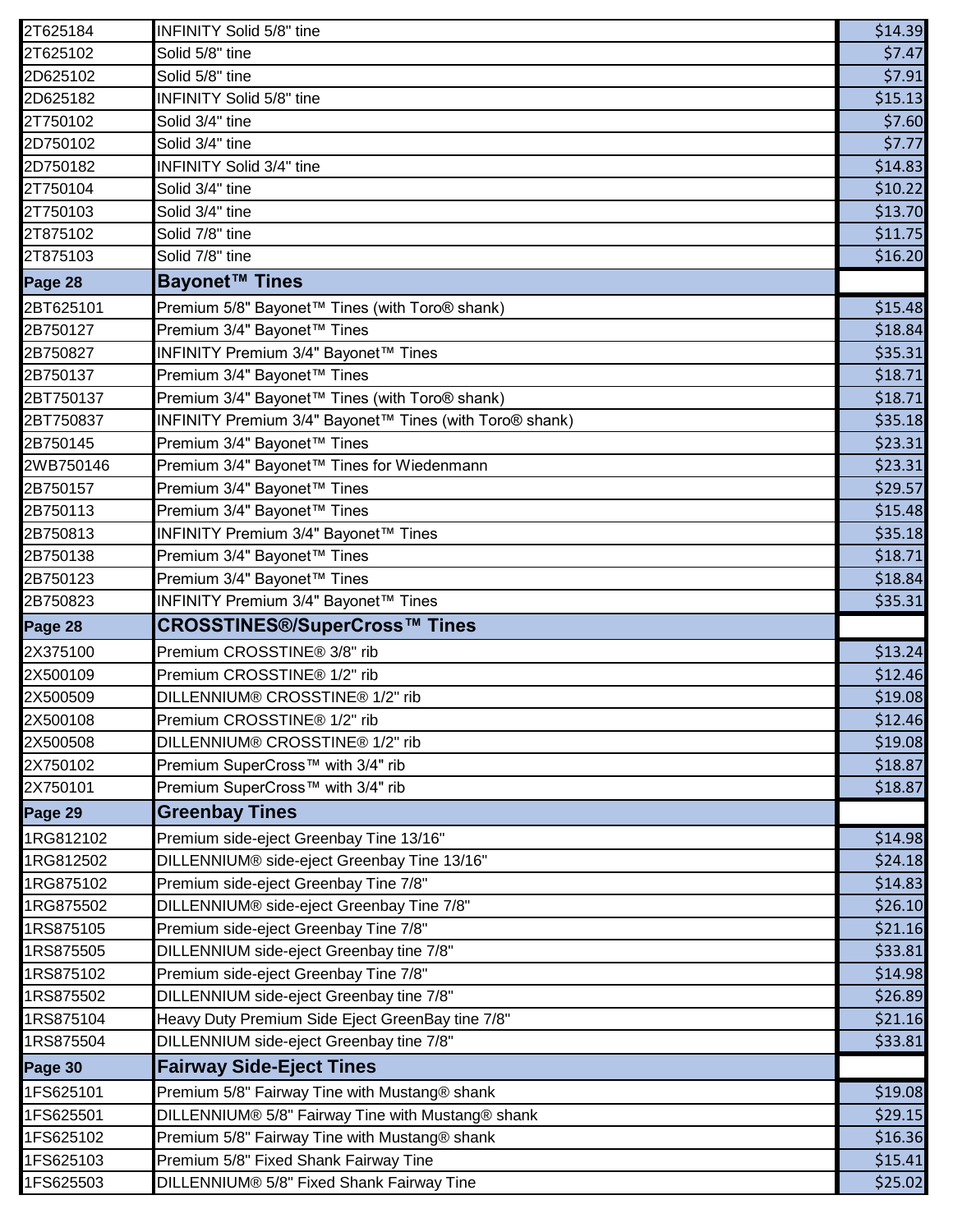| 3FS625101     | Premium 5/8" Fairway Replacement tube                      | \$14.79 |
|---------------|------------------------------------------------------------|---------|
| 3FS625501     | DILLENNIUM® 5/8" Fairway replacement tube                  | \$24.86 |
| 1FS750502     | DILLENNIUM® 3/4" Fairway Tine with Mustang® shank          | \$25.13 |
| 1FS812103     | Premium 13/16" Fairway Tine with VERTI-DRAIN® shank        | \$24.59 |
| 1FS812503     | DILLENNIUM® 13/16" Fairway Tine with VERTI-DRAIN® shank    | \$35.98 |
| 1FS812105     | Premium 13/16" Fairway Tine with Mustang® shank            | \$21.19 |
| 1FS812101     | Premium 13/16" Fairway Tine for conventional aerifiers     | \$21.19 |
| 1FS812501     | DILLENNIUM® 13/16" Fairway Tine for conventional aerifiers | \$32.26 |
| 1FS812102     | Premium 13/16" Fairway Tine for conventional aerifiers     | \$21.19 |
| 1FS812502     | DILLENNIUM® 13/16" Fairway Tine for conventional aerifiers | \$32.26 |
| 3FS812100     | Premium 13/16" Fairway Replacement tube                    | \$14.55 |
| 3FS812500     | DILLENNIUM® 13/16" Fairway Replacement tube                | \$26.19 |
| 1FS100103     | Premium 1" Fairway Tine with VERTI-DRAIN® shank            | \$25.41 |
| 1FS100503     | DILLENNIUM® 1" Fairway Tine with VERTI-DRAIN® shank        | \$36.49 |
| 1FS100104     | Premium 1" Fairway Tine with Soil Reliever® shank          | \$25.41 |
| 1FS100504     | DILLENNIUM® 1" Fairway Tine with Soil Reliever® shank      | \$36.49 |
| 1FS100105     | Premium 1" Fairway Tine with Mustang® shank                | \$26.68 |
| 1FS100101     | Premium 1" Fairway Tine for conventional aerifiers         | \$25.11 |
| 1FS100501     | DILLENNIUM® 1" Fairway Tine for conventional aerifiers     | \$36.18 |
| 1FS100102     | Premium 1" Fairway Tine for conventional aerifiers         | \$25.11 |
| 1FS100502     | DILLENNIUM® 1" Fairway Tine for conventional aerifiers     | \$36.18 |
| 1FS112101     | Premium 1 1/8" Fairway Tine for conventional aerifiers     | \$24.96 |
| 1FS112102     | Premium 1 1/8" Fairway Tine for conventional aerifiers     | \$24.96 |
| 1FS125107     | Premium 1 1/4" Fairway Tine with Soil Reliever® shank      | \$27.80 |
| 1FS125101     | Premium 1 1/4" Fairway Tine                                | \$28.35 |
| 1FS125501     | DILLENNIUM® 1 1/4" Fairway Tine                            | \$40.16 |
| 1FS125102     | Premium 1 1/4" Fairway Tine                                | \$28.35 |
| 3FS100100     | Premium 1" Fairway replacement tube                        | \$17.83 |
| 3FS100500     | DILLENNIUM® 1" Fairway replacement tube                    | \$27.32 |
| 3FS112100     | Premium 1 1/8" Fairway replacement tube                    | \$17.63 |
| 3FS125100     | Premium 1 1/4" Fairway replacement tube                    | \$20.46 |
| 3FS125500     | DILLENNIUM® 1 1/4" Fairway replacement tube                | \$31.54 |
| <b>Shanks</b> | Fairway Side-Eject                                         | \$13.01 |
| Roll pins     | Fairway Side-Eject                                         | \$0.13  |
| Page 32       | <b>Deep Tines for VERTI-DRAIN</b>                          |         |
| 1DT375101     | Premium 3/8" fixed shank Deep Tine                         | \$10.08 |
| 1DT375501     | DILLENNIUM® 3/8" fixed shank Deep Tine                     | \$20.94 |
| 1DT375102     | Premium 3/8" fixed shank Deep Tine                         | \$16.57 |
| 1DT500102     | Premium 1/2" fixed shank Deep Tine                         | \$19.15 |
| 1DT625103     | Premium 5/8" deep tine                                     | \$18.46 |
| 1DT625503     | DILLENNIUM® 5/8" deep tine                                 | \$29.31 |
| 1DT625105     | Premium 5/8" fixed shank Deep Tine                         | \$15.41 |
| 1DT625505     | DILLENNIUM® 5/8" fixed shank Deep Tine                     | \$25.75 |
| 1DT750101     | Premium 3/4" deep tine                                     | \$27.43 |
| 1DT750106     | Premium 3/4" deep tine                                     | \$27.43 |
| 1DT750506     | DILLENNIUM® 3/4" deep tine                                 | \$37.93 |
| 1DT750102     | Premium 3/4" deep tine                                     | \$27.43 |
| 1DT750105     | Premium 3/4" deep tine                                     | \$29.15 |
| 1DT750505     | DILLENNIUM® 3/4" deep tine                                 | \$40.32 |
| 1DT812111     | Premium 13/16" deep tine                                   | \$28.36 |
| 1DT812511     | DILLENNIUM® 13/16" deep tine                               | \$40.17 |
| 1DT812103     | Premium 13/16" deep tine                                   | \$30.36 |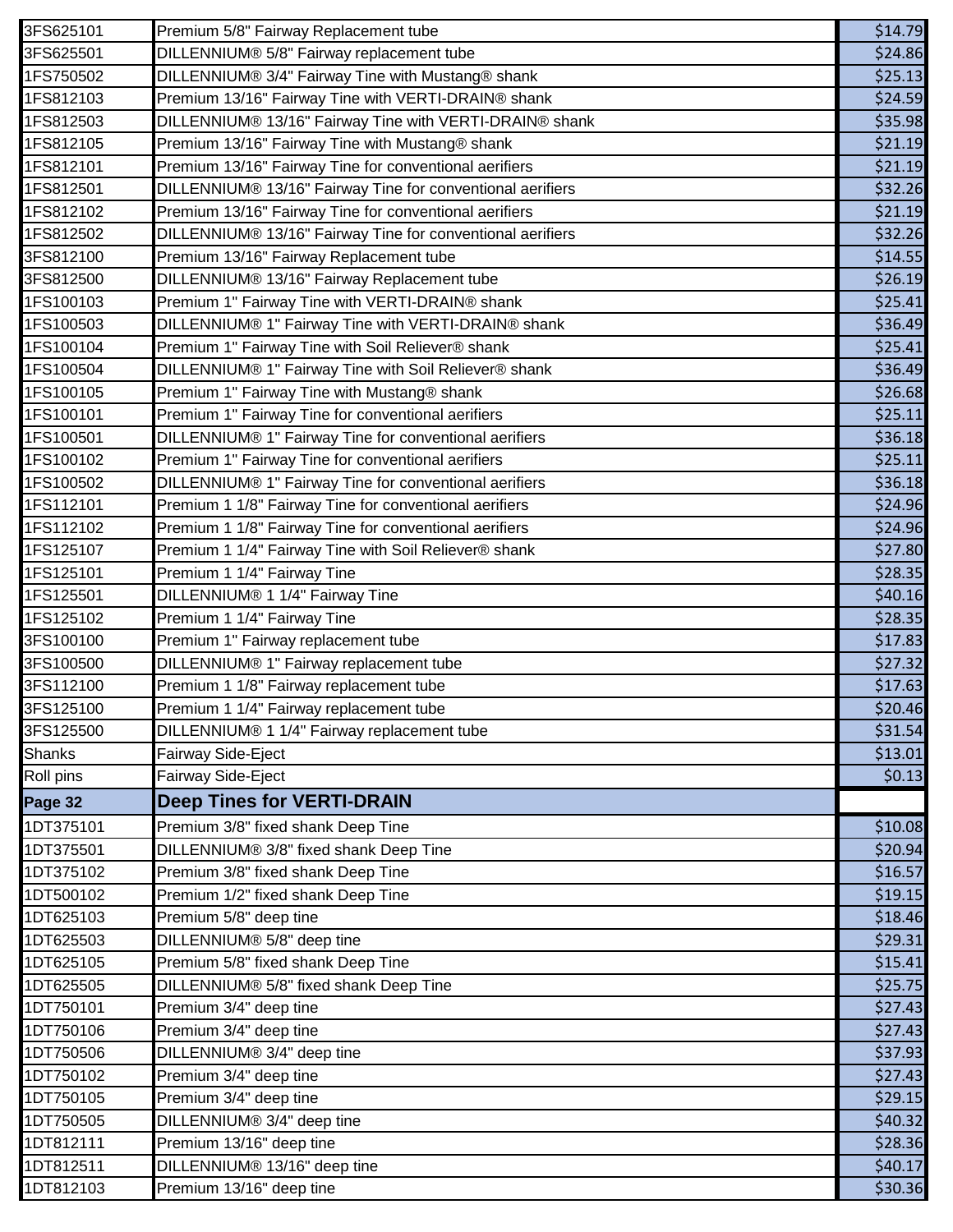| 1DT812503     | DILLENNIUM® 13/16" deep tine                        | \$42.17 |
|---------------|-----------------------------------------------------|---------|
| 1DT812105     | Premium 13/16" deep tine                            | \$37.65 |
| 1DT812505     | DILLENNIUM® 13/16" deep tine                        | \$49.47 |
| 1DT812102     | Premium 13/16" deep tine                            | \$30.36 |
| 1DT100101     | Premium 1" deep tine                                | \$36.55 |
| 1DT100104     | DILLENNIUM® 1" deep tine                            | \$36.61 |
| 1DT100105     | Premium 1" deep tine                                | \$41.55 |
| 1DT100505     | DILLENNIUM® 1" deep tine                            | \$52.86 |
| 1DT112104     | Premium 1 1/8" deep tine                            | \$46.75 |
| 1DT125104     | Premium 1 1/4" deep tine                            | \$45.05 |
| 1DT125504     | DILLENNIUM® 1 1/4" deep tine                        | \$58.33 |
| <b>Shanks</b> | Deep Tines                                          | \$13.01 |
| Roll pins     | Fairway Side-Eject                                  | \$0.13  |
| Page 33       | Deep Tines for Soil Reliever®                       |         |
| 1DT625104     | Premium 5/8" Deep Tine                              | \$17.58 |
| 1DT625504     | DILLENNIUM® 5/8" Deep Tine                          | \$27.90 |
| 1DT625106     | Premium 5/8" fixed shank Deep Tine                  | \$15.41 |
| 1DT625506     | DILLENNIUM® 5/8" fixed shank Deep Tine              | \$25.75 |
| 1DT750107     | Premium 3/4" Deep Tine                              | \$26.11 |
| 1DT750507     | DILLENNIUM® 3/4" Deep Tine                          | \$37.93 |
| 1DT812112     | Premium 13/16" Deep Tine for Soil Reliever          | \$28.36 |
| 1DT812104     | Premium 13/16" Deep Tine                            | \$30.36 |
| 1DT812504     | DILLENNIUM® 13/16" Deep Tine                        | \$42.17 |
| 1DT750108     | Premium 3/4" Deep Tine                              | \$29.11 |
| 1DT812106     | Premium 13/16" Deep Tine                            | \$30.36 |
| 1DT812506     | DILLENNIUM® 13/16" Deep Tine                        | \$42.17 |
| 1DT100109     | Heavy-duty 1" Deep Tine for Soil Reliever           | \$39.57 |
| 1DT100107     | Premium 1" Deep Tine                                | \$38.68 |
| 1DT100507     | DILLENNIUM® 1" Deep Tine                            | \$51.98 |
| 1DT112185     | Heavy-duty 1 1/8" Deep Tine for Soil Reliever       | \$42.45 |
| 1DT112105     | Premium 1 1/8" Deep Tine                            | \$42.45 |
| 1DT125102     | DILLENNIUM® 1 1/4" Deep Tine                        | \$45.63 |
| 1DT125104     | Premium 1 1/4" Deep Tine                            | \$45.05 |
| 1DT125504     | DILLENNIUM® 1 1/4" Deep Tine                        | \$58.33 |
| <b>Shanks</b> | Deep Tines                                          | \$13.01 |
| Roll pins     | Fairway Side-Eject                                  | \$0.13  |
| Page 33       | <b>Replacement Tubes for Deep Tines</b>             |         |
| 3DT625103     | Premium 5/8" replacement tube                       | \$14.04 |
| 3DT625503     | DILLENNIUM® 5/8" replacement tube                   | \$24.37 |
| 3DT750101     | Premium 3/4" replacement tube                       | \$22.76 |
| 3DT750104     | Premium 3/4" replacement tube                       | \$23.64 |
| 3DT750105     | Premium 3/4" replacement tube                       | \$24.42 |
| 3DT750505     | DILLENNIUM® 3/4" replacement tube                   | \$34.32 |
| 3DT812101     | Premium 13/16" replacement tube                     | \$23.99 |
| 3DT812501     | DILLENNIUM® 13/16" replacement tube                 | \$35.07 |
| 3DT812100     | Premium 13/16" replacement tube                     | \$25.94 |
| 3DT812500     | DILLENNIUM® 13/16" replacement tube                 | \$37.75 |
| 3DT812110     | Premium 13/16" replacement tube                     | \$31.75 |
| 3DT812510     | DILLENNIUM® 13/16" replacement tube                 | \$44.30 |
| 3DT100104     | Premium 1" replacement tube                         | \$33.03 |
| 3DT100109     | Heavy-duty 1" Deep Tine Replacement Tube for SR, VD | \$33.66 |
| 3DT100105     | Premium 1" replacement tube                         | \$35.35 |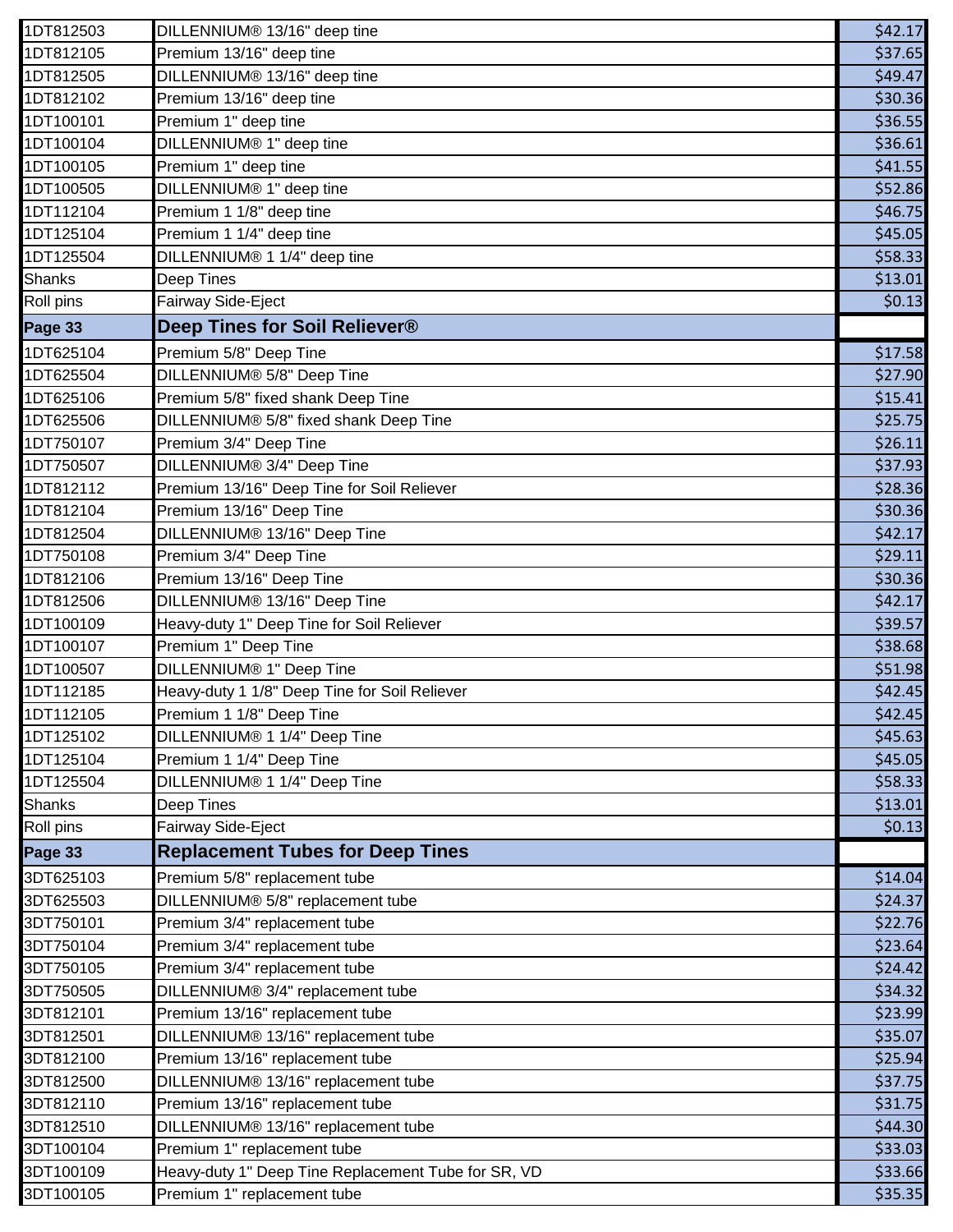| 3DT100505     | DILLENNIUM® 1" replacement tube                         | \$45.48 |
|---------------|---------------------------------------------------------|---------|
| 3DT100101     | Premium 1" replacement tube                             | \$31.89 |
| 3DT112104     | Premium 1 1/8" replacement tube                         | \$39.46 |
| 3DT112188     | Heavy-duty 1 1/8" Deep Tine Replacement Tube for SR, VD | \$38.76 |
| 3DT125100     | Premium 1 1/4" replacement tube                         | \$41.20 |
| 3DT125500     | DILLENNIUM® 1 1/4" replacement tube                     | \$52.84 |
| 3DT125106     | Premium 1 1/4" replacement tube                         | \$43.27 |
| 3DT125506     | DILLENNIUM® 1 1/4" replacement tube                     | \$54.50 |
| <b>Shanks</b> | Deep Tines                                              | \$13.01 |
| Roll pins     | Fairway Side-Eject                                      | \$0.13  |
| Page 34       | <b>Solid Deep Tines</b>                                 |         |
| 2DT250101     | Premium 1/4" Solid Deep Tine                            | \$5.74  |
| 2DT312102     | Premium 5/16" Solid Deep Tine                           | \$4.07  |
| 2DT312103     | Premium 5/16" Solid Deep Tine                           | \$4.28  |
| 2DT312105     | Premium 5/16" Solid Deep Tine                           | \$4.58  |
| 2DT312106     | Premium 5/16" Solid Deep Tine                           | \$5.37  |
| 2DT375101     | Premium 3/8" Solid Deep Tine                            | \$6.13  |
| 2DT500102     | Premium 1/2" Solid Deep Tine                            | \$5.73  |
| 2DT500104     | Premium 1/2" Solid Deep Tine                            | \$6.36  |
| 2DT500105     | Premium 1/2" Solid Deep Tine                            | \$9.42  |
| 2DT500106     | Premium 1/2" Solid Deep Tine                            | \$9.97  |
| 2DT500107     | Premium 1/2" Solid Deep Tine                            | \$11.18 |
| 2DT750104     | Premium 3/4" Solid Deep Tine                            | \$13.31 |
| 2DT750105     | Premium 3/4" Solid Deep Tine                            | \$14.60 |
| 2DT750106     | Premium 3/4" Solid Deep Tine                            | \$15.00 |
| 2DT750107     | Premium 3/4" Solid Deep Tine                            | \$16.58 |
| 2DT100103     | Premium 1" Solid Deep Tine                              | \$27.94 |
| 2B750145      | Premium Bayonet 3/4"rib                                 | \$24.42 |
| 2B750157      | Premium Bayonet 3/4"rib                                 | \$30.99 |
| Page 34       | <b>Solid DILLENNIUM Fairway Tines</b>                   |         |
| 2D875501      | DILLENNIUM 7/8" Solid Deep Tine                         | \$29.83 |
| 2D875502      | DILLENNIUM 7/8" Solid Deep Tine                         | \$30.58 |
| Page 35       | <b>Wiedenmann tines</b>                                 |         |
| 1WT375101     | Premium 3/8" fixed shank deep tine                      | \$18.82 |
| 1WT375102     | Premium 3/8" fixed shank deep tine                      | \$19.76 |
| 1WT500102     | Premium 1/2" fixed shank deep tine                      | \$21.06 |
| 1WT625102     | Premium 5/8" fixed shank deep tine                      | \$21.06 |
| 1WT625502     | DILLENNIUM® 5/8" fixed shank deep tine                  | \$30.40 |
| 1WT625103     | Premium 5/8" Wiedenmann Deep Tine                       | \$21.98 |
| 1WT625503     | DILLENNIUM 5/8" Wiedenmann Deep Tine                    | \$32.32 |
| 1WT812103     | Premium 13/16" Deep Tine                                | \$25.74 |
| 1WT812503     | DILLENNIUM® 13/16" Deep Tine                            | \$36.81 |
| 1WT812105     | Premium 13/16" Deep Tine                                | \$32.96 |
| 1WT812505     | DILLENNIUM® 13/16" Deep Tine                            | \$43.94 |
| 1WT812101     | Premium 13/16" Deep Tine                                | \$34.50 |
| 1WT812501     | DILLENNIUM® 13/16" Deep Tine                            | \$45.42 |
| 1WT812104     | Premium 13/16" Deep Tine                                | \$31.38 |
| 1WT812504     | DILLENNIUM® 13/16" Deep Tine                            | \$42.46 |
| 1WT812102     | Premium 13/16" Deep Tine                                | \$32.87 |
| 1WT812502     | DILLENNIUM® 13/16" Deep Tine                            | \$43.94 |
| 1WT100101     | Premium 1" Deep Tine                                    | \$38.02 |
| 1WT100104     | Premium 1" Deep Tine                                    | \$40.66 |
|               |                                                         |         |